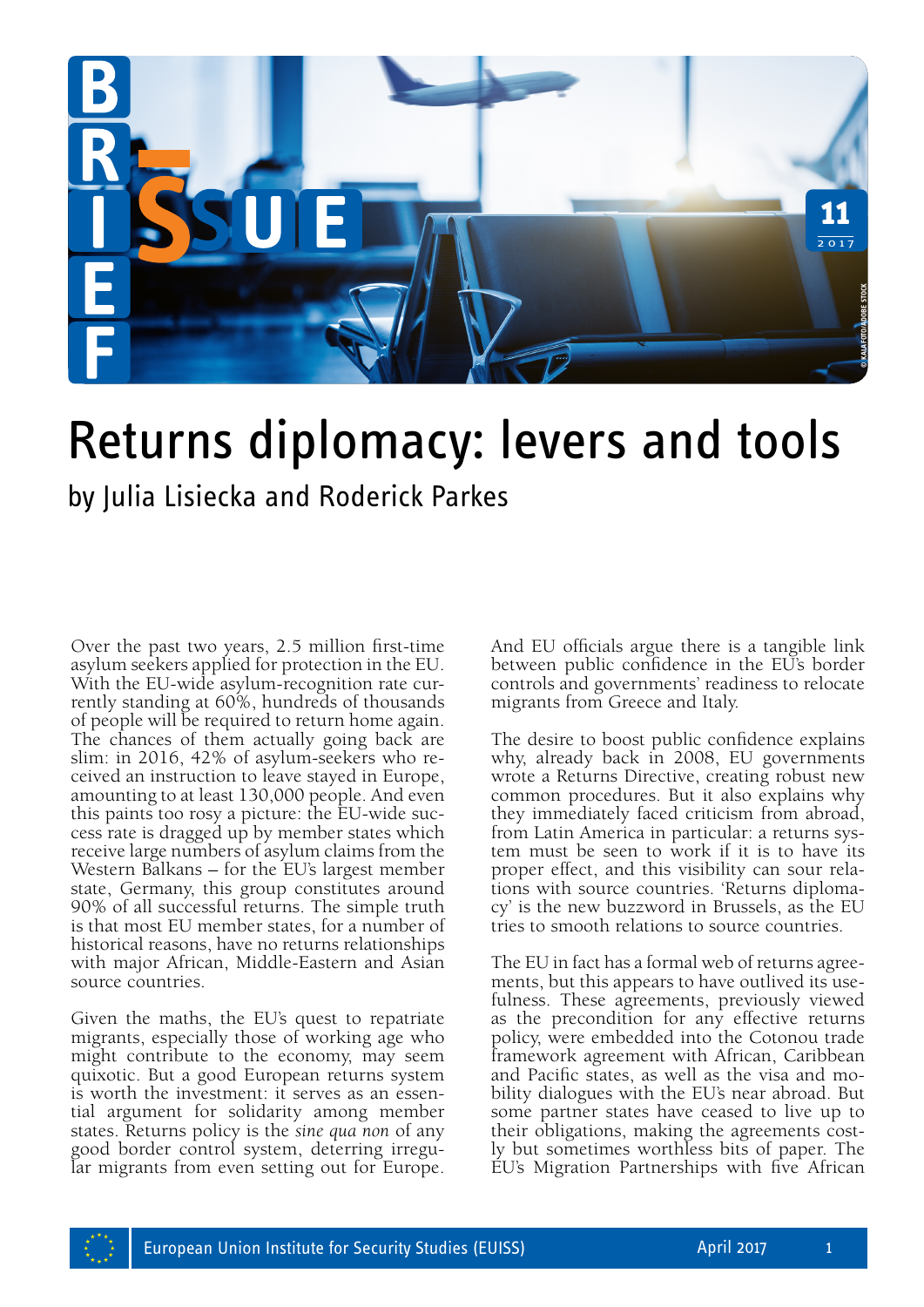economies offer a more recent stab at the problem. These are results-oriented frameworks, whose effectiveness is judged in the numbers of migrants removed, rather than the formal signature on a piece of paper. But the formats lack bite, and the EU's situation remains acute.

The EU has three main sources of leverage which it can put behind returns bargains: access to the single market (visa and trade concessions), its overseas spending (EU development aid and investment support) and diplomatic engagement. They can be mixed and matched in different ways.

## Option 1. Leveraging market access

The EU is one of the world's largest and most integrated markets for goods, services and labour, meaning it should, in theory, find it easy to midwife returns deals on behalf of its member states. But turning market power into political leverage is never simple. Member states retain the right to decide who comes and works in Europe, for instance, thus the EU has no power to decide which nationalities need visas to enter the labour market, and can generate no leverage from lifting the requirements. At most, Brussels could encourage the EU28 to take coordinated action against any country which refuses to cooperate on returns, perhaps by reducing the hours of their visa offices there. Even this would be an extremely difficult operation.

As for access to the EU's goods market, it certainly seems more promising as a source of leverage (here at least, the EU has an 'exclusive competence': it alone decides over trade and customs duties, with-

out requiring ratification by member states). The EU even has a readymade ve- hicle for leveraging its trade power – the Generalised of Preferences (GSP), which grants lessdeveloped countries duty-free access to the EU. European nego-

'The EU has three main sources of leverage which it can put behind returns bargains: access to the single market (visa and trade concessions), its overseas spending (EU development aid and investment support) and diplomatic engagement.'

tiators are permitted to attach political condi- tions to the specific 'GSP+' format, a strand designed to boost governance standards abroad. And yet, the European Union tends not to attach migrant-returns demands to its trade concessions, at most signalling to current dialogue partners such as Tunisia and Bangladesh that it would smile upon returns cooperation. Why such an indirect approach?

For one thing, the World Trade Organisation (WTO) already frowns upon the very existence of GSP because it is discriminatory, and turns a blind eye only because the EU deploys the format in the name of a good cause; the WTO's patience might run out if the EU uses it as a lever to expel migrants. A second drawback is that the EU cannot freely choose which countries benefit from GSP+. These must, for instance, have a low level of imports into the EU – something which is not always the case for the biggest migrant-producing countries. And, moreover, these countries may object to being put in the GSP category, for reasons of prestige. Lastly, of course, there is the fact that the EU, by attaching conditions to a trade deal, will slow down negotiations and perhaps take the final deal into political territory – which would, after all, require member state ratification.

This all means that it is the EU's services market which offers most untapped leverage, especially when it comes to handling tricky middle-income states. The EU already has a positive example to show for this: migration cooperation with India, a success which occurred almost by accident. In 2014, India lobbied EU states as they negotiated their directive on 'Intra-Corporate Transferees' (that is, on employees who are transferred between branches of a multinational firm). The EU was sceptical, fearing India would try to drive down European employment standards to give its low-wage multinationals an advantage in Europe's services market – an echo of the fears which arose over the 2006 'Bolkestein di-

> rective' and the 'Polish plumber' saga. In fact, India did the opposite: its goal was to en- sure that high-skilled Indian workers would be well treated in the EU. Having confirmed that the EU shared this concern, India began to cooperate on trickier migration questions.

The EU, buoyed by the Indian precedent, is exploring ways to formalise this kind of leverage. It has proposed including a returns clause in a services deal now under negotiation with 22 WTO members – the Trade in Services Agreement (TiSA). Any state wishing to join

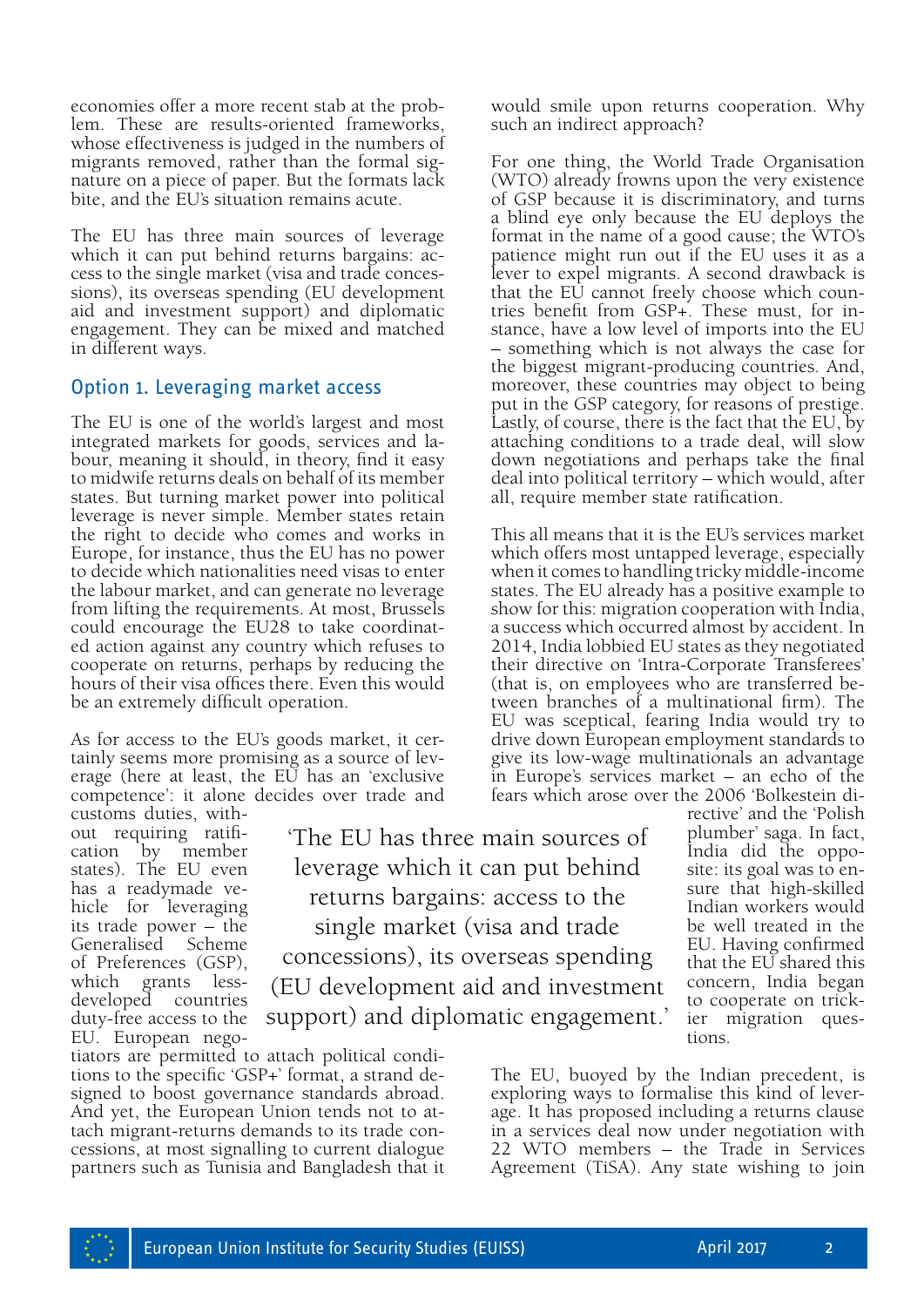this intercontinental services market would<br>commit to take back nationals who are working in it illegally. True, TiSA will for the time being consist only of relatively wealthy states. But the EU could perhaps create deals for lessdeveloped economies under the WTO's Mode 4 rules ('trade in services'). The EU already has

directives covering the rights of foreigners working in various strata of its services economy – ranging from high-skilled to hospitality workers. It could use this framework in returns negotiations, leveraging the preferential treatment of some nationalities in the highskilled segment of the economy. This model

'One option for the EU might therefore be to create targeted development zones for returnees. A deal between the EU and Jordan sets a useful precedent. The pair will soon make use of special economic zones (SEZs) in Jordan to employ Syrian refugees and local workers.'

could be extended to the low-skilled and selfemployed segments.

#### Option 2. Development conditionality

EU governments have repeatedly considered using their development spending as leverage in migration talks, as a means to incentivise returns deals. But development ministries have always fought back, arguing in favour of less coercive approaches. They prefer the idea of 'circular migration', which says the EU should actually open itself to migrants if it wants them to leave again: labour mobility brings certain development benefits for the source states, including massive wage remittances, job creation and 'brain gain', meaning source countries have an interest in bringing their nationals back home.

This cooperative concept of 'circular migration' has indeed inspired the EU's approach to its near abroad, whereas the more coercive approach of sanctions and rewards has been tested sporadically on African states like Ghana. The result, however, is a bit of a muddle. The EU, because of internal disagreements, has been unable to experiment with radical forms of leverage – such as a clean, coordinated and exemplary cut in development aid to an uncooperative state. African states have used these divisions to their advantage.

So what does actually work? It is certain that the coercive approach can work, be it in the form of development sanctions or rewards. The EU timed its recent talks on returns with Afghanistan, for instance, to coincide with a major donor conference. The message was clear: play ball, or lose international support (Kabul played ball). African governments, too, have become more cooperative thanks to the incentive of direct budgetary support (that is,

financial contributions direct to their budget, which they can spend as they like). But these are exceptions – in the Afghan case, because unusually large sums of money were involved; in the African case, because this kind of targeted budgetary support is an option only for trusted governments. The usual reality is that EU de-

velopment spending is just not big enough to have a coercive effect: most developing economies, precisely because they receive so much in wage remittances from their overseas workers, would be foolish to help expel their nationals in return for a slight increase in development aid.

As for the more enlightened concept of 'circular migration', it has proven extremely difficult to legislate for. The EU paid lip-service to the idea in its relations with states like Georgia, Cape Verde and Moldova. But, in the end, these 'mobility partnerships' were not in fact so very different from classic *quid pro quos*: EU member states offered extra development support and perhaps a few work visas in return for readmissions. Not much labour mobility was involved. Only Switzerland has managed to stay true to the concept, its great insight being to involve private business in the implementation: Bern permits multinationals like Nestlé to rotate foreign workers in and out of Switzerland as a form of Corporate Social Responsibility. It is a model which the European Commission could, in theory, replicate between its DGs GROW, TRADE, DEVCO and HOME. Yet, the main lesson for the EU-28 would be that it can only ensure compliance by appealing to a genuinely shared economic interest.

It appears, then, that development policy is a bit of a red herring here, and can best be deployed in a highly targeted manner of benefit to both sides. One option for the EU might therefore be to create targeted development zones for returnees. A deal between the EU and Jordan